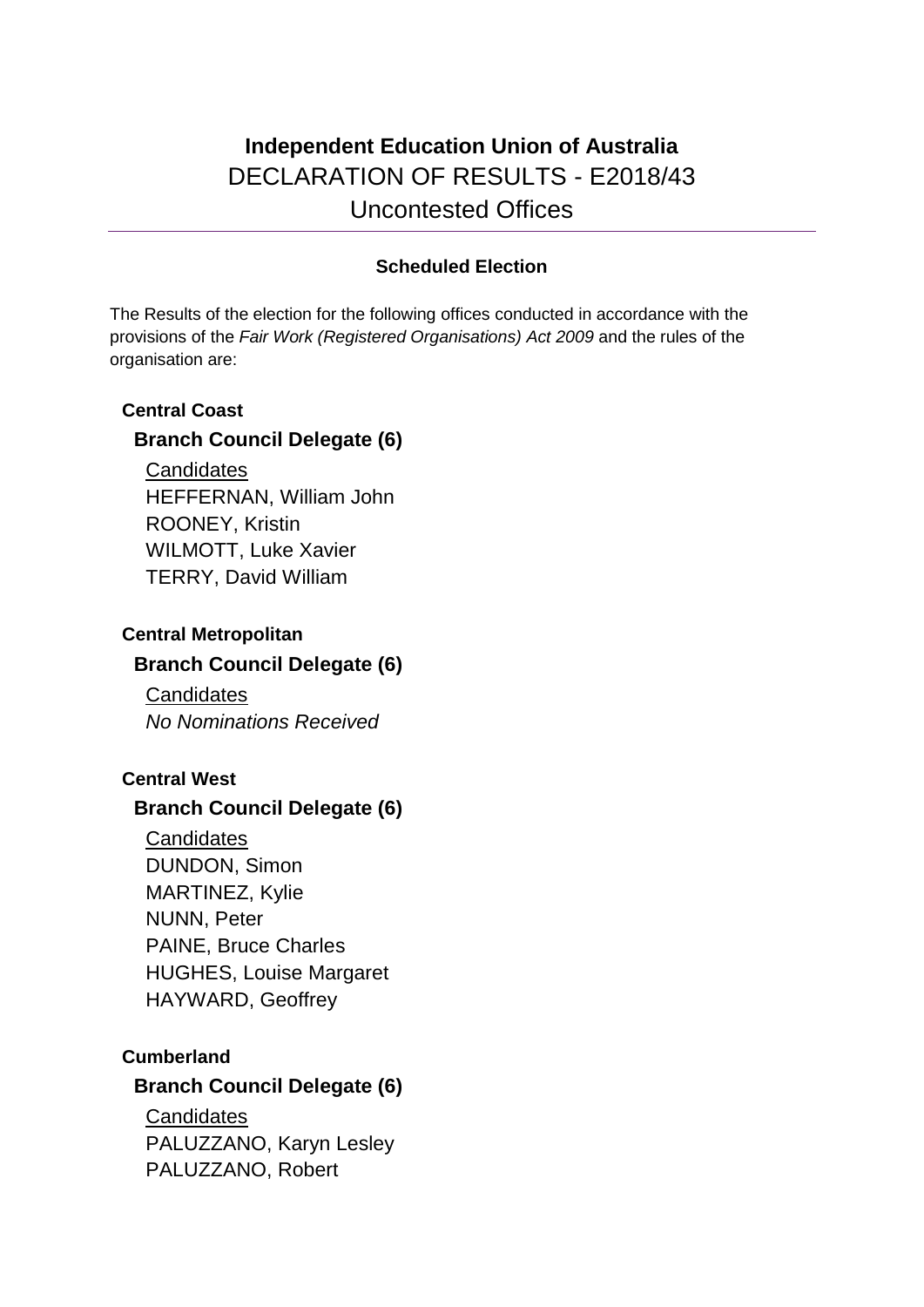#### **Hunter Valley**

#### **Branch Council Delegate (6)**

**Candidates** 

WILSON, Mark JIRMAN, Philip COOPER, Vincent SEAMER, Dorothy Joy MEAD, Amy

#### **Ku- Ring- Gai**

#### **Branch Council Delegate (6)**

**Candidates** WOOLLEY, Daniel

#### **Lansdowne**

## **Branch Council Delegate (6)**

**Candidates** O'SULLIVAN, Mark MOKACHAR, Zeinab HAWTHORNE, Bernadette SCICLUNA, Adam Sidney

#### **Metropolitan East**

#### **Branch Council Delegate (6)**

**Candidates** DI QUAL, Adrian HOPPER, Shelly

## **Mid North Coast**

## **Branch Council Delegate (6)**

**Candidates** BENNETT, Brett John MURTAGH, Mary ROBINSON, Leon HENRY-SCHLENTRICH, Corinne FRAWLEY, Andrew ADAMS, Pamela Ann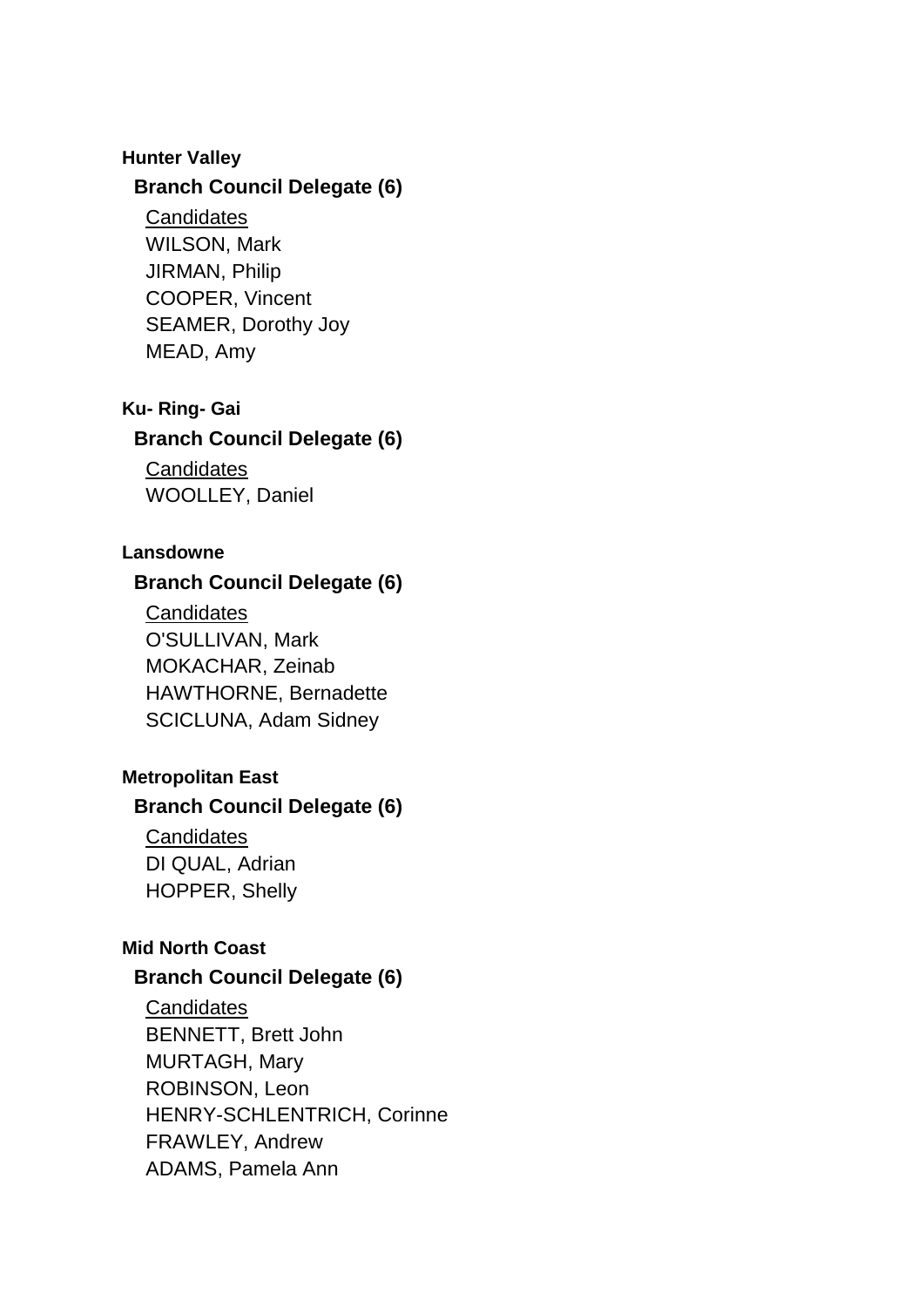#### **Monaro**

#### **Branch Council Delegate (6)**

**Candidates** MCPHERSON, Karen Lee MCDONALD, Angela BRADLEY, Bernadette LEFEBVRE, Dianne LEET, Anne Louise CATON, David Edward

## **North Coast**

#### **Branch Council Delegate (6)**

**Candidates** FITZPATRICK, Martin Joseph

RYAN, Richard EGAN, Kathleen Ann ALLEN, Jennifer NAMRELL, Michael HOWARD, Mary Therese

## **North West**

## **Branch Council Delegate (5)**

**Candidates** MILLER, Judy O'NEILL, Fiona MAXWORTHY, Raelene BURTON, Belinda Jane CLYNCH, Katherine

## **Northern Beaches**

#### **Branch Council Delegate (5)**

**Candidates** *No Nominations Received*

#### **Northern Suburbs**

**Branch Council Delegate (6) Candidates**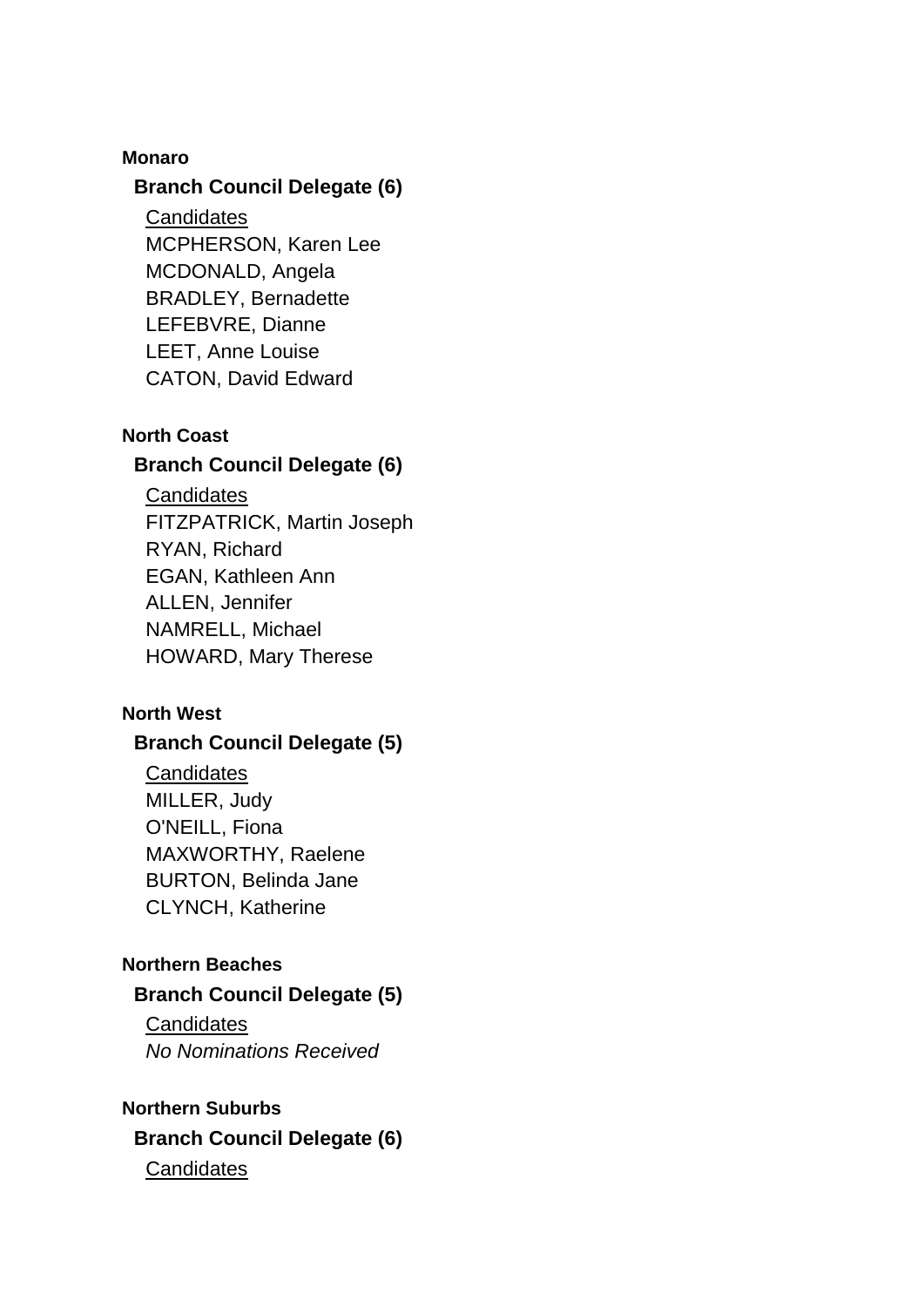ANDERSON, Mark LUEDI, Anna

# **Penrith / Blue Mountains**

## **Branch Council Delegate (6)**

**Candidates** MARIE, Janet Anne HEGGART, Elizabeth BRYAN, Regina Christina O'DONNELL, Margaret ANDERSON, Geoffrey George LOUDOUN, Michael

#### **Principals**

## **Branch Council Delegate (4)**

**Candidates** O'NEILL, Noeleen COFFEY, Sidonie

#### **Riverina**

## **Branch Council Delegate (6)**

**Candidates** MILLAN, Kate HUNT, Kathryn Ann RYALL, Narelle Gaye PHELPS, Patricia Kim CREECE, Vanessa Anne GOSS, Mercedes

## **South Coast**

## **Branch Council Delegate (6)**

**Candidates** EVERATT, Adam ROGERS, Ann Marie LOWE, Glenn Neil MASTERSON, Michelle Anne D'SOUZA, Katherine Anne JANCETIC, Shirley